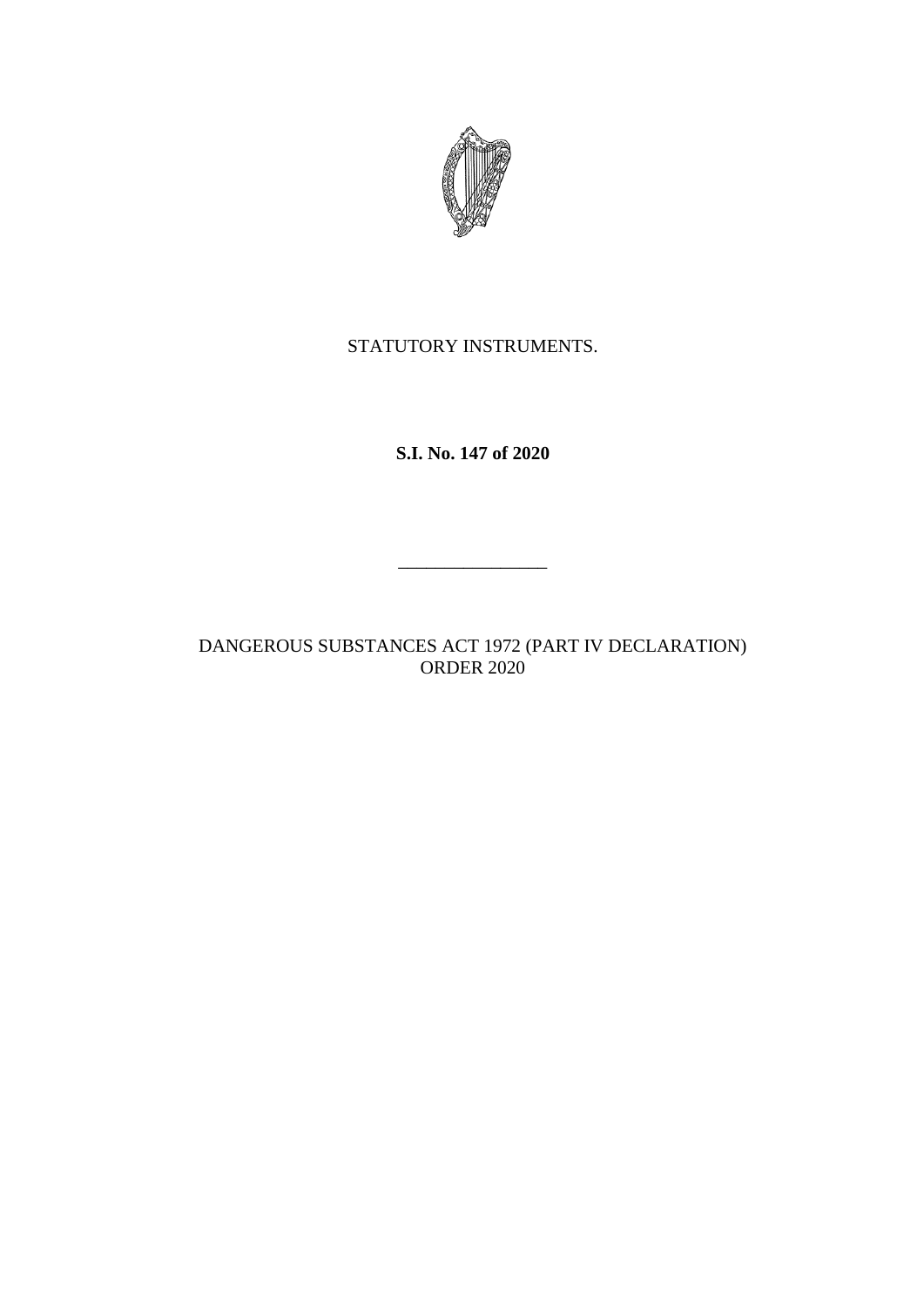### S.I. No. 147 of 2020

### DANGEROUS SUBSTANCES ACT 1972 (PART IV DECLARATION) ORDER 2020

I, PAT BREEN, Minister of State at the Department of Business, Enterprise and Innovation, in exercise of the powers conferred on me by section 24 of the Dangerous Substances Act 1972 (No. 10 of 1972) and the Labour (Transfer of Departmental and Ministerial Functions) Order 1993 (S.I. No. 18 of 1993) (as adapted by the Jobs, Enterprise and Innovation (Alteration of Name of Department and Title of Minister) Order 2017 (S.I. No. 364 of 2017)) and the Business, Enterprise and Innovation (Delegation of Ministerial Functions) Order 2017 (S.I. No. 569 of 2017), having formed the opinion that flammable liquids constitute a potential source of danger to person or property, hereby make the following order:

1. This Order may be cited as the Dangerous Substances Act 1972 (Part IV Declaration) Order 2020.

2. In this Order "flammable liquid" (and the categories thereof) means flammable liquid as defined and classified by criteria set out in Table 2.6.1 in Annex I to Regulation (EC) No. 1272 of 2008 of the European Parliament and of the Council of 16 December  $2008<sup>1</sup>$ , which table is set out below:

| <i>Table 2.6.1</i> |  |  |
|--------------------|--|--|
|                    |  |  |

| Category | Criteria                                                                   |
|----------|----------------------------------------------------------------------------|
|          | Flash point < $23^{\circ}$ C and initial boiling point $\leq 35^{\circ}$ C |
|          | Flash point < $23^{\circ}$ C and initial boiling point > $35^{\circ}$ C    |
|          | Flash point $\geq$ 23°C and $\leq$ 60°C*                                   |

#### **Criteria for flammable liquids**

\* For the purpose of the Regulation gas oils, diesel and light heating oils having a flash point between  $\geq 55^{\circ}$ C and  $\leq 75^{\circ}$ C may be regarded as Category 3.

3. Flammable liquids are declared to be a dangerous substance for the purpose of Part IV of the Dangerous Substances Act 1972 (No. 10 of 1972).

<sup>1</sup> OJ No. L 353, 31.12.2008, p. 1.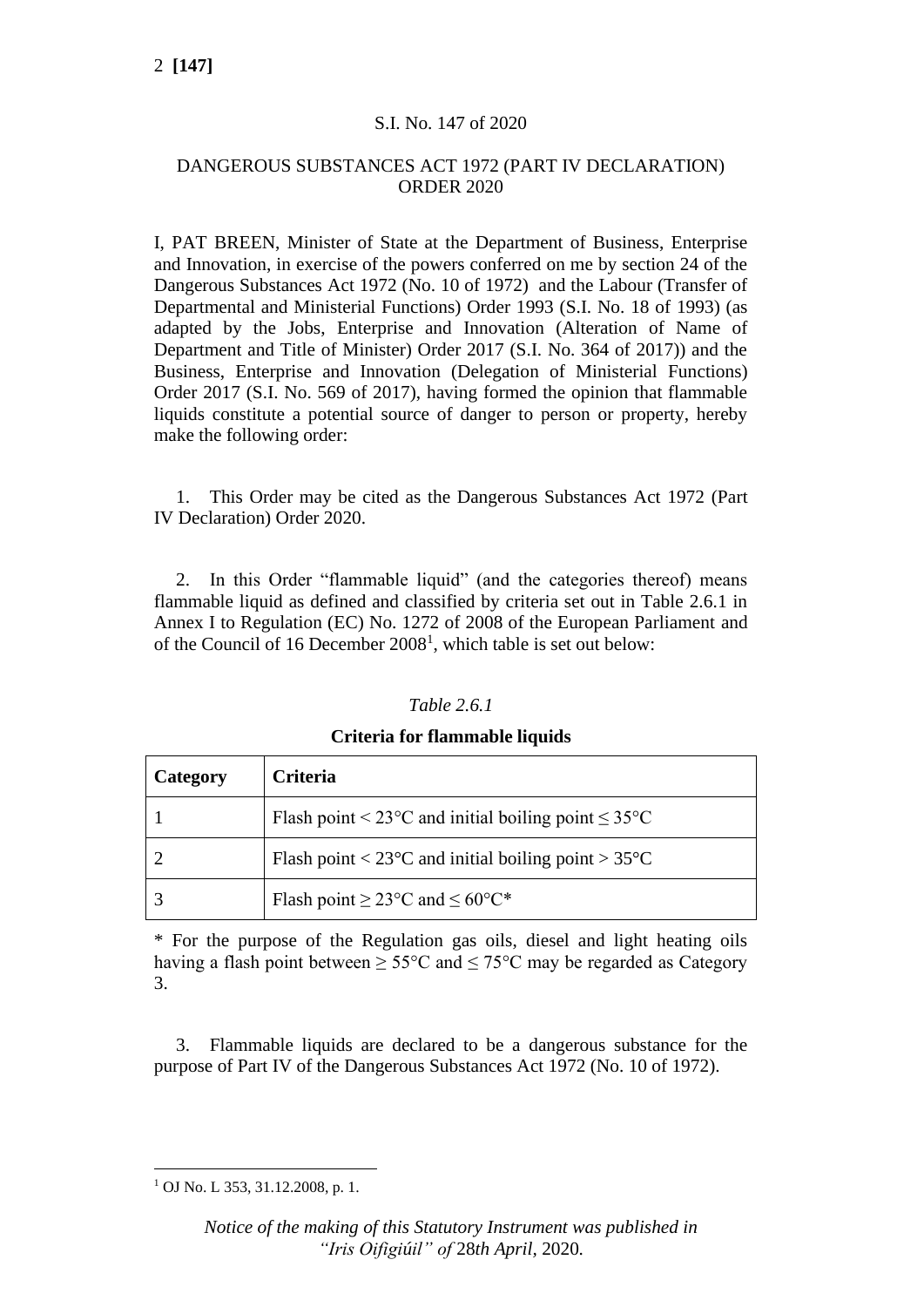GIVEN under my hand, 23 April 2020

PAT BREEN,

Minister of State at the Department of Business, Enterprise and Innovation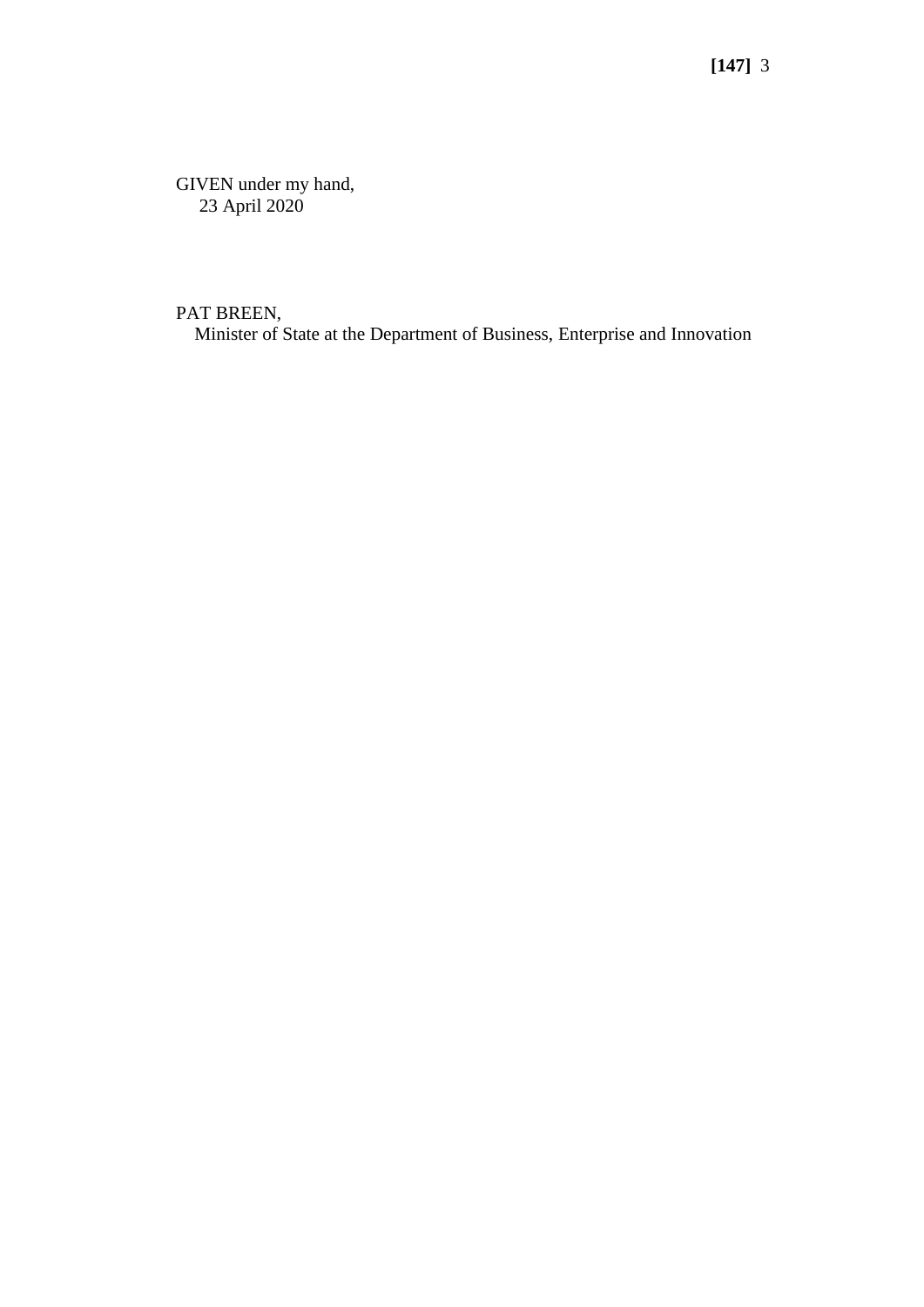# EXPLANATORY NOTE

# (*This note is not part of the Instrument and does not purport to be a legal interpretation.*)

The purpose of this Order is to declare flammable liquids to be a dangerous substance for the purpose of Part IV of the Dangerous Substances Act 1972.

This Order may be cited as the Dangerous Substances Act 1972 (Part IV Declaration) Order 2020.